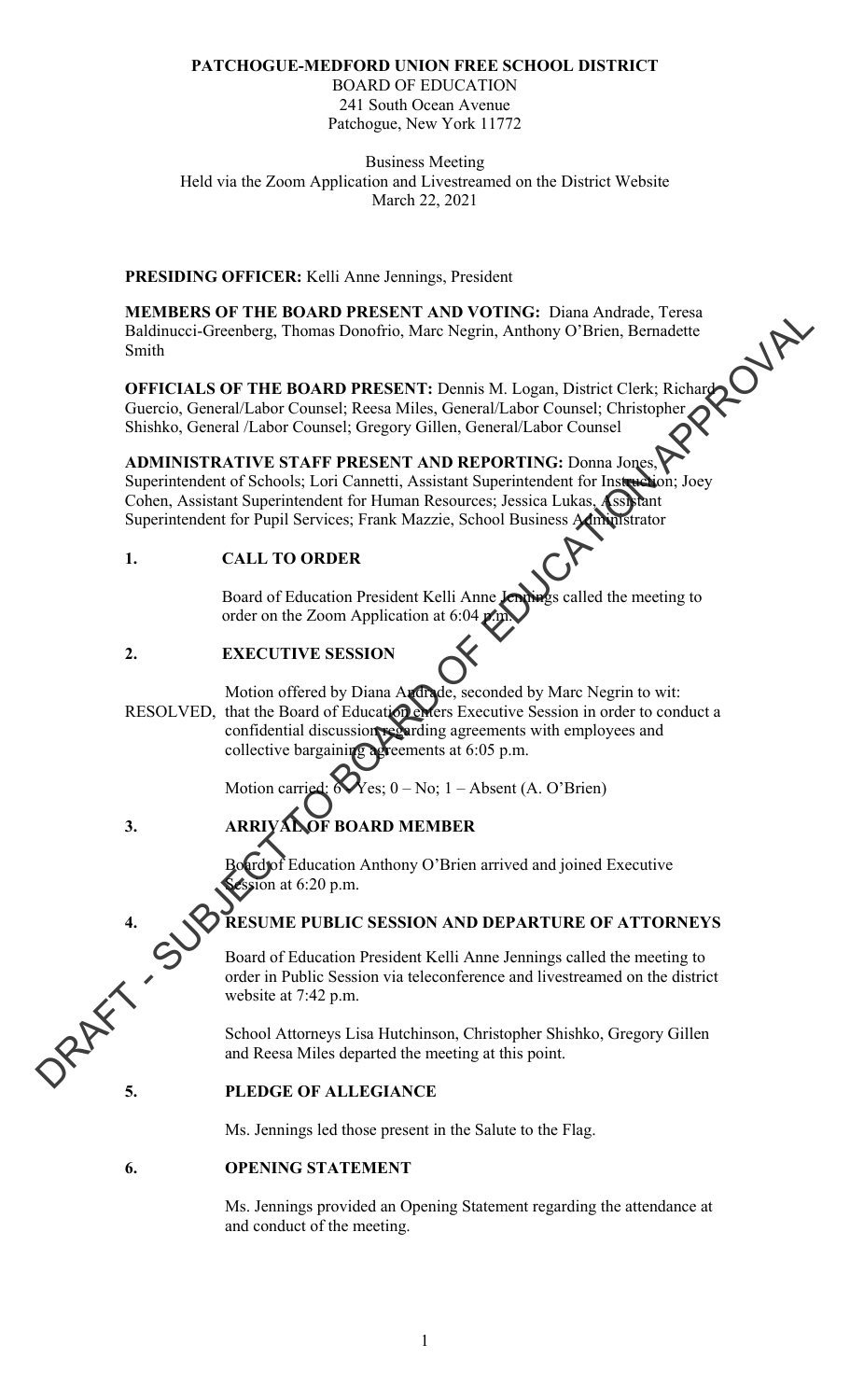#### **7. PRESENTATIONS AND REPORTS**

#### A. PLC

Betsy Smith of PLC presented information about the role that PLC plays in developing the schools and faculty to implement improvement strategies throughout the district.

## B. Employees of the Month

Assistant Superintendent for Human Resources Joey Cohen recognized the following individuals as Employees of the Month for March 2021:

- Danielle Zumpol, Special Education Aide, Barton
- Kristine Mackey, Office Assistant, PMHS
- Deborah Uhrie, Senior Office Assistant, Canaan

### C. **i-Ready Update**

Assistant Superintendent for Instruction Lori Cannetti pr update on the i-Ready program.

## **8. RESPONSES TO PUBLIC COMMENTS PRESENTIONS**

The Board and Administration responded to comments and questions from members of the public regarding the presentation

## **9. REPORT BY EX-OFFICIO STUD**

 Ex-Officio Student Member Madison Frascogna provided her report to those present.

## **10. DEPARTURE OF EX-OFFICIO STUDENT MEMBER**

Ex-Officio Student Member departed the meeting after her report at 9:20 p.m.

## **11. OLD BI**

The following resolution was tabled from the February 22, 2021 Business Meeting until the March 22 Business Meeting and will be considered by the Jucation this evening:

Resolution Opposing the Legalization of Recreational Cannabis

Motion offered by Teresa Baldinucci-Greenberg, seconded by Thomas Donofrio to wit:

- WHEREAS, Governor Cuomo has included plans in his 2021-2022 Executive Budget Proposal to legalize the use of recreational cannabis, also known as marijuana, in New York State; and Dutowing interviewed Schemes Section (Material Schemes ASS)<br>
The Darielle Zampal, Special United in Addition Additional Community<br>
C. E-Result Undiate<br>
A Designated Schemes Center Office Assistant, Canadam<br>
C. E-Result Un
	- WHEREAS, the legalization of recreational marijuana will lead to second-hand smoke exposure of children who live with adults using marijuana in their homes; and

WHEREAS, considerable evidence suggests that students who smoke marijuana have poorer educational outcomes than their non-smoking peers; and

- WHEREAS, research has shown that marijuana's negative effects on attention, memory, and learning can last for days or weeks after the acute effects of the drug wear off, depending on the person's history with the drug; and
- WHEREAS, marijuana has been identified by the National Institutes of Health's National Institute on Drug Abuse as a possible "gateway drug" and use of it may lead to other types of licit and illicit substance use; and
- WHEREAS, New York State, and particularly Eastern Long Island, has a rich agricultural community that produces numerous food crops that may be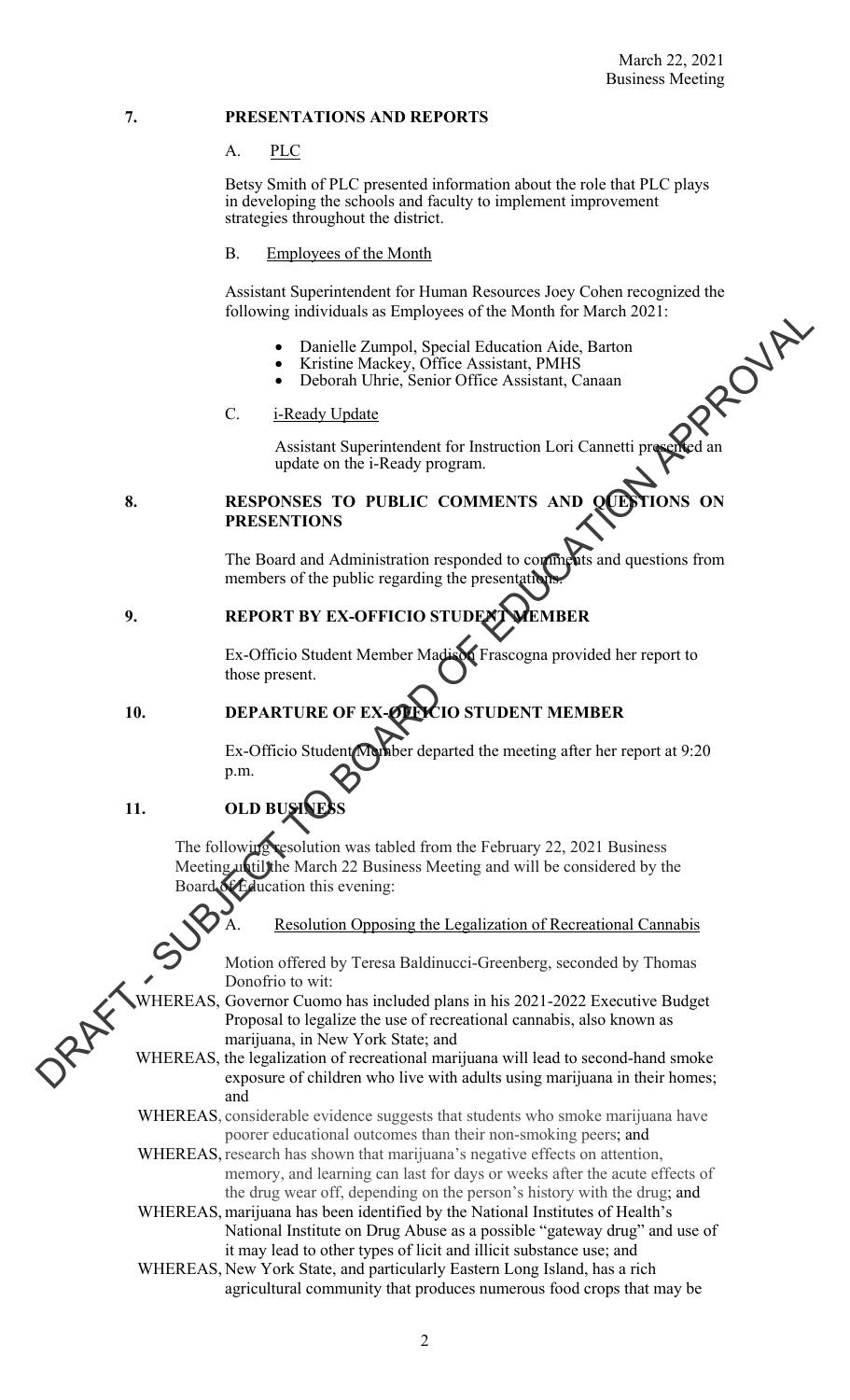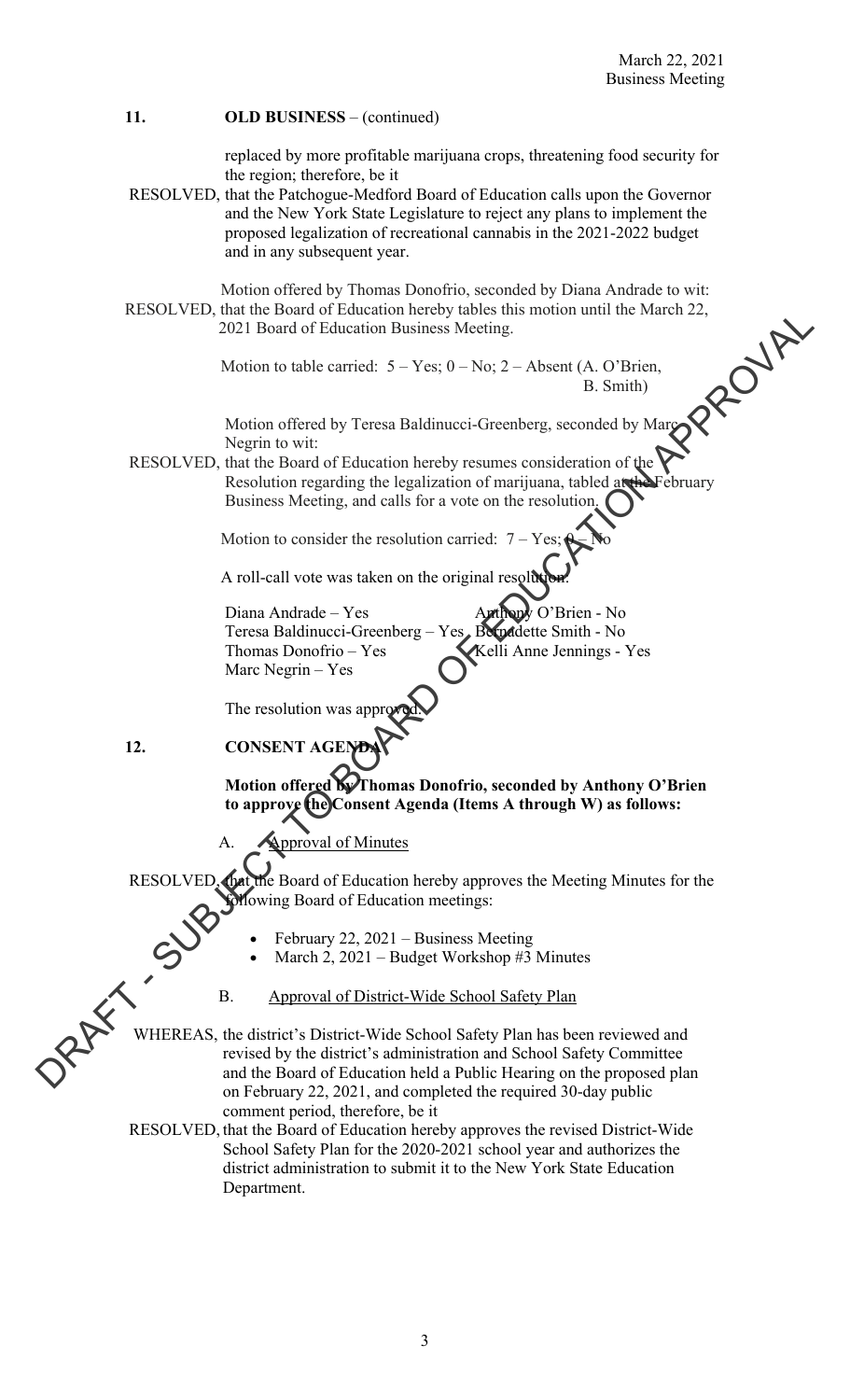- C. Approval of Phase IIC, Final Phase of the School Re-Opening Plan
- WHEREAS, the Board of Education approved the initial District Re-Opening Plan on July 27, 2020, Phase II on November 12, 2020 and Phase II B on January 25, 2021 and
- WHEREAS, the district has followed the approved plans since the opening of school and the district administration, based on this experience, has recommended that the current plan be revised, and
- WHEREAS, the families and teachers of the district have been surveyed to provide valuable input on the next phase of the district re-opening plan and numerous presentations have been made to the community since schools have re-opened, now, therefore, be it
- RESOLVED, that the Board of Education approves the Phase II C District Re-Opening Plan, as presented, and directs the school district administration to implement said plan, to the degree that it is practical under governmental directives and updates regarding the COVID-19 Pandemic, and allows the administration to make revisions, as necessary, to assure the success of the plan. WHEREAS, the Board of Pearlamentarian and the state of the state of the properties of the state of the state of the state of the state of the state of the state of the state of the state of the state of the state of the s
	- D. Approval of Personnel
	- WHEREAS, the Board of Education recognizes that in order to be eligible for tenure, an individual receiving a probationary appointment as a classroom teacher or building principal must receive annual composite or overall APPR ratings of H or E in at least three  $(3)$  of the four  $(4)$  proceeding years, and if the individual

receives a rating of one (1) in the final year of the probationary period, he or she will not be eligible for tenure at that time, be it

- RESOLVED, that the Board of Education hereby approves the following personnel Reports. (see Schedule #1 - Attached)
	- A1. Instructional Staff
	- A2. Instructional Staff Leaves of Absence/Returns
	- B1. Operational Staff
	- B2. Operational Staff Leaves of Absence/Returns

B3. Operational Staff Payouts

urther It these appointments and the stipends applicable to same are subject to and contingent upon the reopening of school and/or the further closure thereof related to or emanating from the Covid-19 virus and/or state(s) of emergency and the aforementioned stipends will be paid, prorated, or not paid accordingly.

E. Approval of Additional .2 FTE for Employees

Approval of Additional .2 FTE for Employees<br>RESOLVED, that, upon the recommendation of the Superintendent of Schools, the two<br>(2) members of the Patchooue-Medford Concrete of T (2) members of the Patchogue-Medford Congress of Teachers, named in Personnel Schedule A-1 are hereby authorized to work an additional .2 FTE until June 30, 2021 and authorizes the President of the Board of Education to execute said agreements on behalf of the district.

#### F. Approval of Summer Hours agreement with the Patchogue-Medford Congress of Teachers

RESOLVED, that, upon the recommendation of the Superintendent of Schools, the Board of Education hereby approves an Agreement with the Patchogue-Medford Congress of Teachers regarding summer hours for professional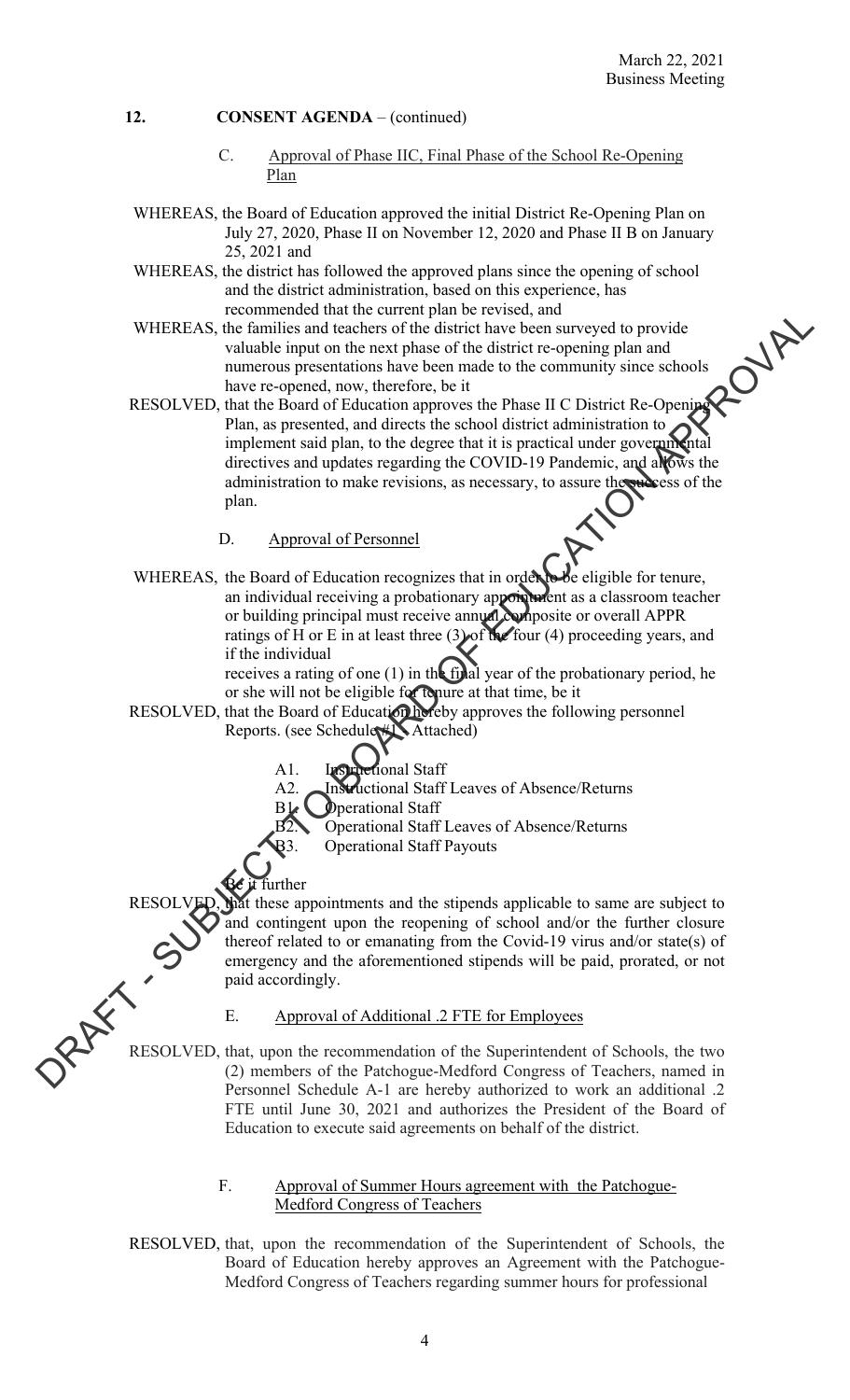development and authorizes the President of the Board of Education to execute said agreement on behalf of the district.

- G. Appointment of Acting Principal at Oregon Middle School
- RESOLVED, that, upon the recommendation of the Superintendent of Schools, Joann Luisa is hereby appointed as Acting Principal of Oregon Middle School for the period beginning March 15, 2021 and not to exceed June 30, 2021 and authorizes the President of the Board of Education to execute said<br>agreement on behalf of the district.<br>H. Appointment of Acting Principal at Tremont Flament agreement on behalf of the district.
	- H. Appointment of Acting Principal at Tremont Elementary School
- RESOLVED, that, upon the recommendation of the Superintendent of Schools, Christopher Kelly is hereby appointed as Acting Principal of Tre Elementary School for the period beginning March 8, 2021 and not to exceed June 30, 2021 and authorizes the President of the **Roard** of Education to execute said agreement on behalf of the district.
	- I. Approval of Additional Responsibilities for Administrator
- RESOLVED, that, upon the recommendation of the Superintendent of Schools, Kristin Pucilowski is hereby authorized to assume additional responsibilities as the Acting Assistant Principal of Oregon Middle School for the period beginning March 15, 2021 and not to exceed June 30, 2021 and to receive a stipend for such work and authorizes the President of the Board of Education to execute said agreement on behalf of the district.
	- J. Approval of Extension of Sick Leave Bank Patchogue-Medford Congress of Teachers
- RESOLVED, that upon the recommendation of the Superintendent of Schools, the Board of Education approves an Agreement permitting the extension of a sick leave bank for the member of the Patchogue-Medford Congress of Teachers pamed in Confidential Schedule A for 35 days. The donation of leave by the Patchogue-Medford Congress of Teachers is not to be considered precedent-setting and the president of the Board of Education is authorized to execute said agreement on behalf of the district. and antimation of the Feature in The main of Patameteria and the Sun of the Sun of the Sun of the Sun of the Sun of the Sun of the Sun of the Sun of the Sun of the Sun of the Sun of the Sun of the Sun of the Sun of the Su

## Approval of JUUL Agreement

RESOLVED, upon the recommendation of the Superintendent of Schools, the Board of Education hereby approves the written request of the employee named in the attached Personnel Schedule "A-1", dated March 22, 2021 for an ext Education hereby approves the written request of the employee named in the attached Personnel Schedule "A-1", dated March 22, 2021 for an extension of her probationary period for an additional calendar year. The Employee's new tenure date is August 31, 2022.

#### L. Approval of Provision of Educational Opportunities to Resident Pupils with Disabilities

RESOLVED, that the Board of Education approves the provision of educational opportunities to resident pupils as listed, in date order, shown on the following rosters provided:

- 1. Committee for Pre-School Special Education
- 2. Committee for Special Education
- 3. Section 504 Committee
- M. Acceptance of Financial Reports

 RESOLVED, that the Board of Education hereby accepts the following financial reports for the January 2021 period: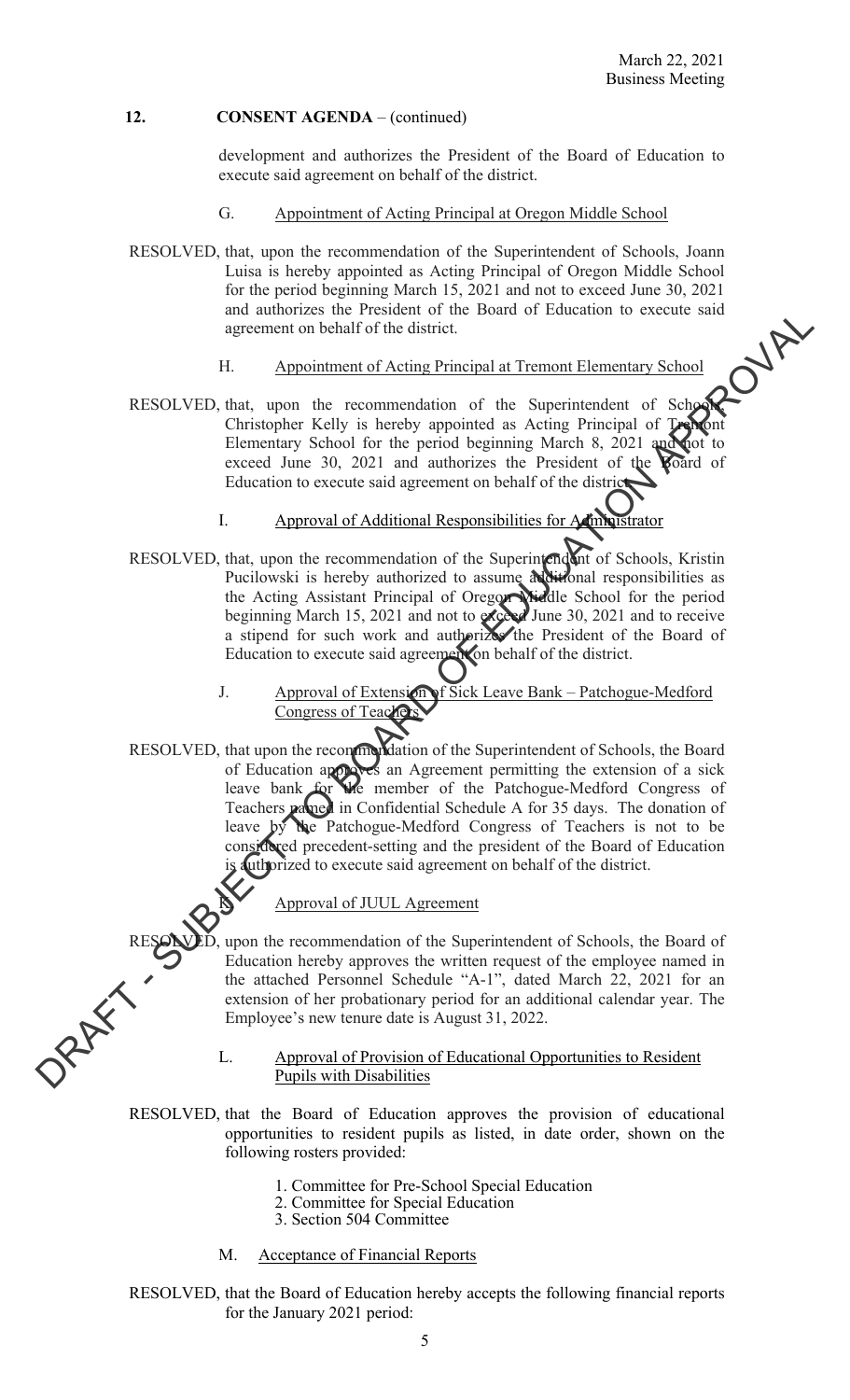- 1. Treasurer's Report
- 2. Claims Auditor Letter
- 3. Claims Auditor Reports
	- Payroll Schedule Audit Report Payroll Adjustments Report Substitute Teacher Report (Budget) Custodial Overtime Report Cash Disbursement Report Workers' Compensation Cash Disbursement Wire Reconciliation Report nVision Audit Reports PRESS CRAFT COMPANY
- 4. Cash Flow Projection
- 5. Extra Classroom Activity Fund
- 6. Scholarship Activity Fund
- 7. General Fund Financial Reports
- 8. School Lunch Fund Financial Reports
- 9. Special Aid Fund Financial Reports
- 10. Capital Projects Fund Financial Reports
- 11. Trust & Agency Fund Financial Reports
- 12. Private Purpose Trust Fund Financial Reports
- 13. Debt Service Fund Financial Reports
- 14. Workers' Comp. Reserve Financial Reports
- 15. Budget Transfer Query
- 16. Capital Project Report (7/01/99
- 17. Warrants

## N. Budgetary Adjustments

 RESOLVED, that the Board of Education hereby approves the following Budgetary Adjustments which for the period from February 6, 2021 through March 12, 2021 will total \$1,927,475.65

- ransfers in Excess of \$5,000
- Approval of Contracts

RESOLVED, that the Board of Education hereby accepts the following contracts:

| #<br>Contract                  | <b>Description</b>                           | Rate                                                                                                                                                              | Atty.<br><b>Reviewed</b> | <b>Reason</b>                                | Renewal        |
|--------------------------------|----------------------------------------------|-------------------------------------------------------------------------------------------------------------------------------------------------------------------|--------------------------|----------------------------------------------|----------------|
| Ascent School<br>1.            | Special Education<br>Services                | In accordance with<br>the tuition rate<br>established by the<br>Commissioner of<br>Education and the<br>maintenance rate<br>established by the<br>Commissioner of | N <sub>o</sub>           | Attorney<br>Approved<br>District<br>Template | N <sub>o</sub> |
| 2.<br>Brentwood<br><b>UFSD</b> | <b>Health Services</b>                       | Social Services<br>\$660.95 per eligible<br>pupil for 2020-<br>2021; An increase<br>of \$99.31 per<br>eligible pupil in<br>2019-2020                              | No                       | Attorney<br>Approved<br>Template             | Yes            |
| 3.<br>Brentwood<br><b>UFSD</b> | <b>Health Services</b><br>( <i>REVENUE</i> ) | $$1,071.23$ for 2020-<br>2021                                                                                                                                     | N <sub>o</sub>           | Attorney<br>Approved<br>District<br>Template | Yes            |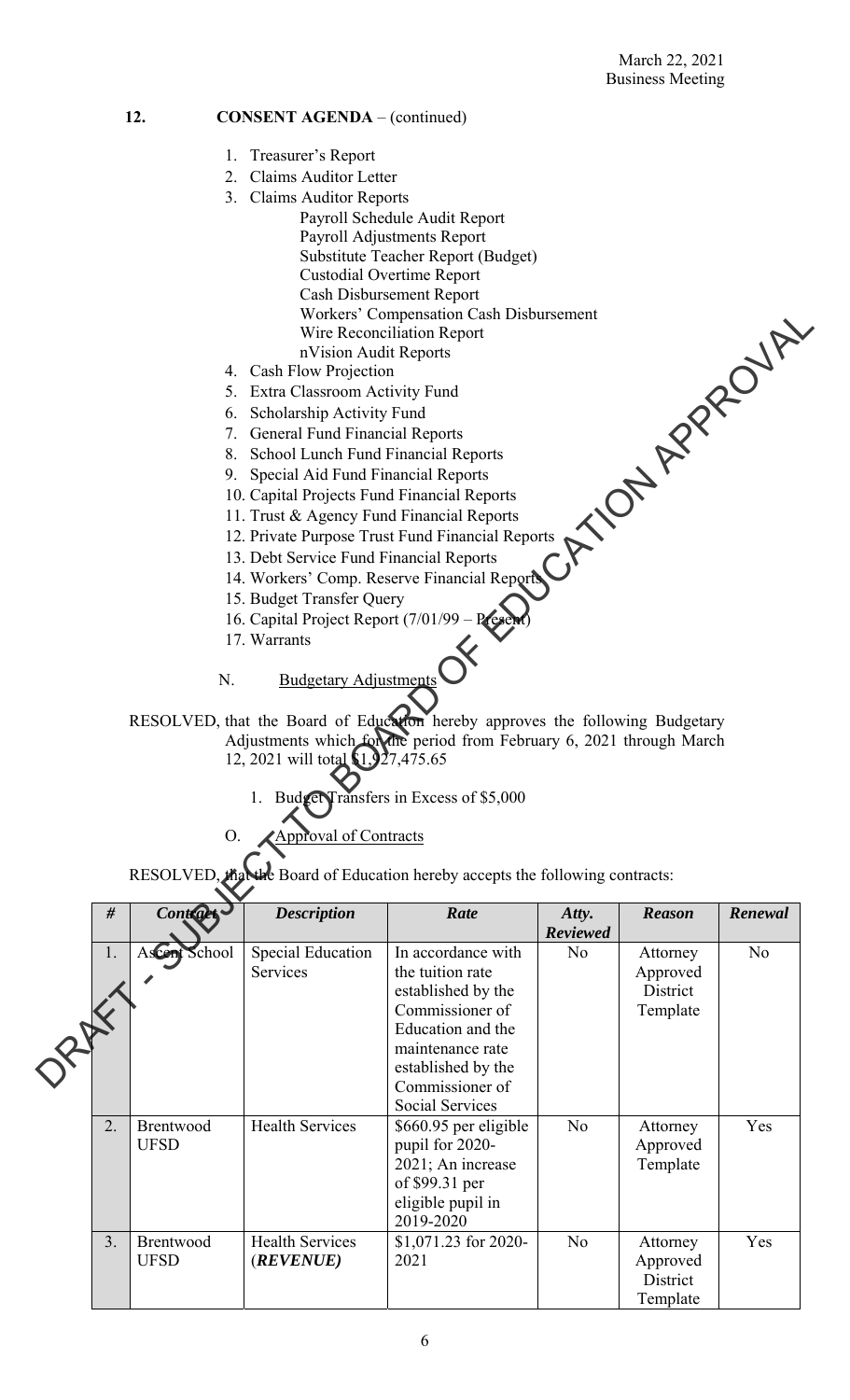| #   | <b>Contract</b>                        | <b>Description</b>                                                            | Rate                                                                                                                                            | Atty.<br><b>Reviewed</b> | <b>Reason</b>                                       | Renewal        |
|-----|----------------------------------------|-------------------------------------------------------------------------------|-------------------------------------------------------------------------------------------------------------------------------------------------|--------------------------|-----------------------------------------------------|----------------|
| 4.  | Caride, Gina                           | Non-Resident<br><b>Tuition Agreement</b>                                      | <b>Estimated amount</b><br>due to District:<br>\$10,125.00<br>pursuant to Part 174<br>of the regulations of<br>the Commissioner<br>of Education | N <sub>o</sub>           | N <sub>o</sub><br>Necessary                         | N <sub>o</sub> |
| 5.  | Comsewogue<br><b>UFSD</b>              | <b>Health Services</b><br>(REVENUE)                                           | \$1,071.23 for 2020-<br>2021                                                                                                                    | N <sub>o</sub>           | Attorney<br>Approved<br>District<br>Template        |                |
| 6.  | Edgewater<br>Consulting,<br><b>LLC</b> | Consultant<br>Services                                                        | \$6,000.00                                                                                                                                      | No                       | Attorney<br>Approved<br>District<br><b>Template</b> | Yes            |
| 7.  | Girls Inc.                             | Consultant/Volunt<br>eer Services                                             | No charge<br>associated with this<br>agreement.                                                                                                 | N <sub>o</sub>           | Attorney<br>Approved<br>Template                    | Yes            |
| 8.  | Hicksville<br><b>UFSD</b>              | <b>Health Services</b>                                                        | \$927.96 per eligible<br>pupil for 2020-<br>2021; An increase<br>of \$161.17 per<br>eligible pupil in<br>2019-2020                              | No                       | Attorney<br>Approved<br>Template                    | Yes            |
| 9.  | Hometown<br>Ticketing, Inc.            | Digital Ticketing<br>and Event<br>Management<br>Software Service<br>Agreement | No charge to the<br>District                                                                                                                    | Yes                      | Vendor<br>Template                                  | N <sub>o</sub> |
| 10. | Longwood<br><b>CSD</b>                 | Health Services<br>(REVENUE)                                                  | \$1,071.23 for 2020-<br>2021                                                                                                                    | No                       | Attorney<br>Approved<br>District<br>Template        | Yes            |
| 11. | Longwood<br><b>CSD</b>                 | <b>Special Education</b><br>Services - District<br>f Location                 | In accordance with<br>Educ. Law 3602-c<br>and the regulations<br>established by the<br>Comm. of Educ.                                           | N <sub>o</sub>           | Attorney<br>Approved<br>District<br>Template        | Yes            |
| 12. | Middl<br><b>Country CSD</b>            | <b>Health Services</b><br>(REVENUE)                                           | \$1,071.23 for 2020-<br>2021                                                                                                                    | No                       | Attorney<br>Approved<br>District<br>Template        | Yes            |
|     | Mount Sinai<br><b>UFSD</b>             | <b>Health Services</b><br>(REVENUE)                                           | \$1,071.23 for 2020-<br>2021                                                                                                                    | N <sub>o</sub>           | Attorney<br>Approved<br>District<br>Template        | Yes            |
| 14. | Sachem CSD                             | <b>Health Services</b><br>(REVENUE)                                           | \$1,071.23 for 2020-<br>2021                                                                                                                    | N <sub>o</sub>           | Attorney<br>Approved<br>District<br>Template        | Yes            |
| 15. | Sachem CSD                             | <b>Special Education</b><br>Services – District<br>of Location                | In accordance with<br>Educ. Law 3602-c<br>and the regulations<br>established by the<br>Comm. of Educ.                                           | N <sub>o</sub>           | Attorney<br>Approved<br>District<br>Template        | Yes            |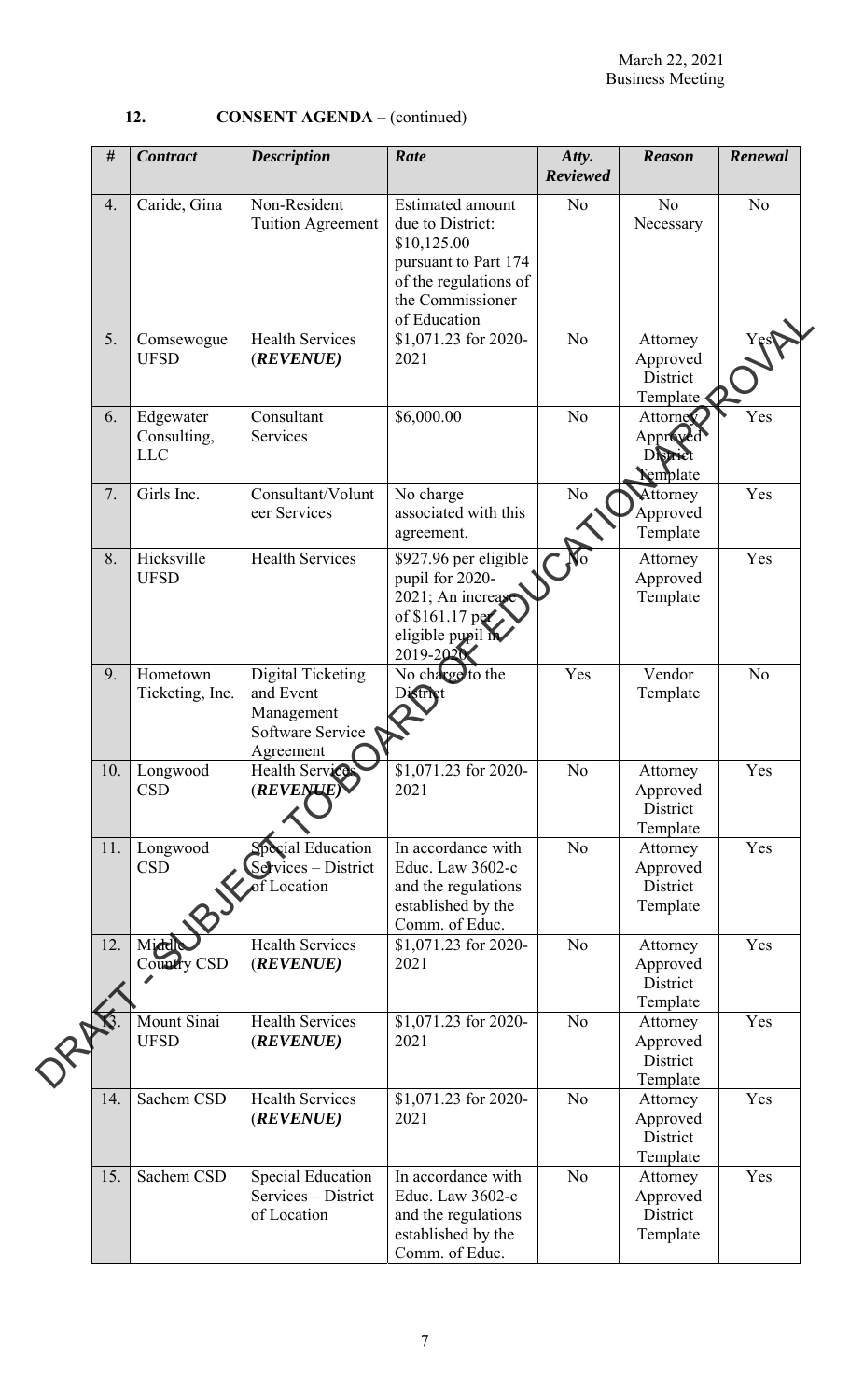| #   | Contract                           | Description                                                                                                          | Rate                                                                                                                                | Atty.<br>Reviewed | Reason                                       | Renewal        |
|-----|------------------------------------|----------------------------------------------------------------------------------------------------------------------|-------------------------------------------------------------------------------------------------------------------------------------|-------------------|----------------------------------------------|----------------|
| 16. | Sayville<br><b>UFSD</b>            | <b>Health Services</b>                                                                                               | \$1,278.13 per<br>eligible pupil for<br>2020-2021; A<br>decrease of \$2.01<br>per eligible pupil in<br>2019-2020                    | N <sub>o</sub>    | Attorney<br>Approved<br>Template             | Yes            |
| 17. | Sayville<br><b>UFSD</b>            | Instructional<br>Service Agreement                                                                                   | \$75,496.93 tuition<br>rate for 2020-2021;<br>A decrease of<br>\$4,828.43 from<br>2019-2020                                         | N <sub>o</sub>    | Attorney<br>Approved<br>District<br>Template | Yes            |
| 18. | Sayville<br><b>UFSD</b>            | <b>Special Education</b><br>Services - District<br>of Residence -<br><b>July 1, 2019</b><br>through June 30,<br>2020 | In accordance with<br>Educ. Law 3602-c<br>and related<br>provisions of the<br>Educ. Law and<br>Regulations of the<br>Comm. of Educ. | N <sub>o</sub>    | Attorney<br>Approved<br>emplate              | Yes            |
| 19. | Smithtown<br><b>CSD</b>            | <b>Health Services</b>                                                                                               | \$1,111.18 per<br>eligible pupil for<br>2020-2021; Ap<br>increase of \$87.53<br>per eligible pupil in<br>2019-2020                  |                   | Attorney<br>Approved<br>Template             | Yes            |
| 20. | South Country<br><b>CSD</b>        | <b>Health Services</b><br>(REVENUE)                                                                                  | 3 for 2020-<br>\$1.07                                                                                                               | N <sub>o</sub>    | Attorney<br>Approved<br>District<br>Template | Yes            |
| 21. | <b>CSD</b>                         | South Country   Special Education<br>Services - District<br>of Location                                              | In accordance with<br>Educ. Law 3602-c<br>and the regulations<br>established by the<br>Comm. of Educ.                               | No                | Attorney<br>Approved<br>District<br>Template | Yes            |
| 22. | South<br>Huntington<br><b>UFSD</b> | <b>Health Services</b>                                                                                               | \$798.86 per eligible<br>pupil for 2020-<br>2021; A decrease of<br>\$1.77 per eligible<br>pupil in 2019-2020                        | No                | Attorney<br>Approved<br>Template             | Yes            |
| 23. | Telogen                            | Maintenance<br>Agreement                                                                                             | See contract for<br>specific rates                                                                                                  | N <sub>o</sub>    | Not<br>Necessary                             | Yes            |
|     | Theatrical<br>Rights<br>Worldwide  | Streaming<br>Agreement for<br>SOMS to perform<br>The Addams<br>Family-<br>Young@Part                                 | \$675.00                                                                                                                            | No                | Not<br>Necessary                             | N <sub>o</sub> |
| 25. | Three Village<br><b>CSD</b>        | <b>Special Education</b><br>Services                                                                                 | In accordance with<br>the Educ. Law and<br>Regulations of the<br>Comm. of Educ.                                                     | N <sub>o</sub>    | Attorney<br>Approved<br>Template             | Yes            |
| 26. | William Floyd<br><b>UFSD</b>       | <b>Health Services</b><br>(REVENUE)                                                                                  | \$1,071.23 for 2020-<br>2021                                                                                                        | N <sub>o</sub>    | Attorney<br>Approved<br>District<br>Template | Yes            |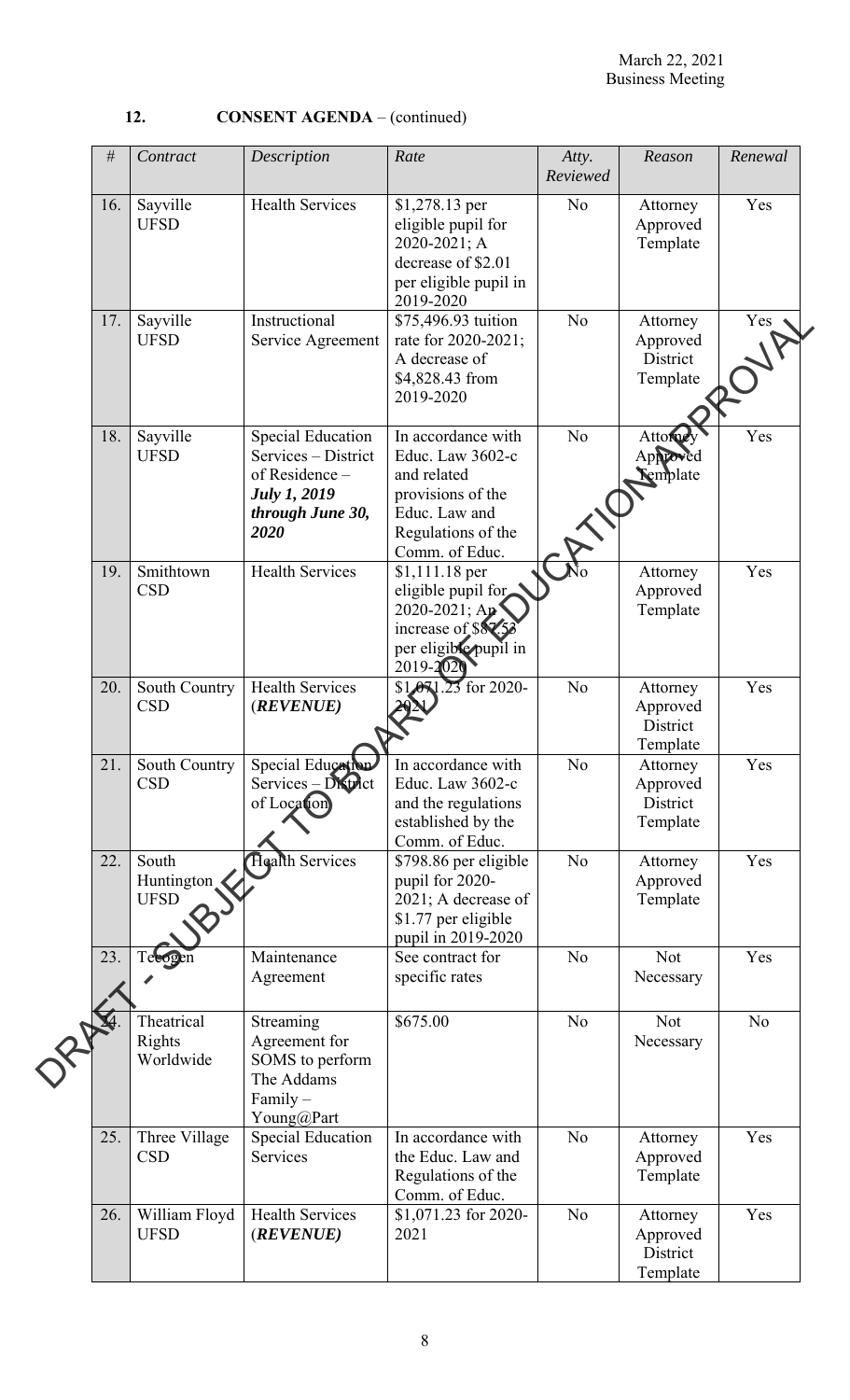## P. Approval of Bid Awards

RESOLVED, that the Board of Education hereby approves the following Bid Awards:

- #2019-03 (2) Inspection & Repairs of Edwards Fire Alarm Systems: Briscoe Protective
- #2019-04 Maintenance & Repair of District Owned Motor Vehicles: T&T Baldwin Automotive, Inc.
- #2019-07 Musical Instrument Repair Bid: Music & Arts
- #2019-08 Maintenance & Repair of District Owned School Buses: T&T Baldwin Automotive, Inc.
- #2019-10 Treated Dust Mops & Cloths Bid: American Pad, Inc.
- #2019-12 Assistive Technology RFP: Michelle Tor, Inc.
- #2020-02 Inspection & Repair of FCI Fire Alarm Systems: J&K Alarm Systems
- #2020-03 Snow Plow Bid: Laser Industries, Inc.
- #2020-06 Oil/Fuel/Acid Tank Alarm Systems: G&M Dege ne
- **\*** #2020-10 Security System Maintenance: J&K Alarm System
- Q. Disposition of Obsolete Items

RESOLVED, that the Board of Education hereby authorizes disposition of the following books and equipment as per the lists provided:

- Library books *(located at South Ocean MS)*
- Assorted computer equipment *(located Districtwide)*
- R. Approval of Scholarship and Award Changes
- RESOLVED, that the Board of Education hereby accepts the following Scholarship and Award Changes:

*Old:* **THE PLAYERS THEATRICAL GROUP COMEDY AWARD** is

given to a graduating senior who has been selected by majority vote of the active student members of the Players' Theatrical Group of the Patchogue-Medford **High School**.

## *New:* **THE PLAYERS THEATRICAL GROUP COMEDY AWARD**

should be presented to a graduating senior who has actively participated in  $\text{A}$  Patchogue-Medford High School musicals. The recipient(s) should be selected by the current year's Producer and Directors.

# Update the name of the following scholarship:

## *Old:* **THE CORPORATE RAIDER INTERNSHIP PROGRAM**

**AWARD** is to honor a student intern whose superior positive attitude, leadership and outstanding effort were an asset during career days, shadowing days, contests, human resource panel programs, community service and/or in mentor appreciation advisory programs. The Hamiltonian Scheme and the Court of the Courts.<br>
The SUB-12 Consider To Ferminal Scheme To Ferminal Scheme To Ferminal Scheme To Ferminal Scheme To Ferminal Scheme To Board of The Marina Scheme APPROVAL Tank A harm Sy

## *New:* **THE LORRAINE MEYER CORPORATE RAIDER**

**INTERNSHIP PROGRAM AWARD/SCHOLARSHIP** is to honor a student intern whose superior positive attitude, leadership and outstanding effort were an asset during career days, shadowing days, contests, human resource panel programs, community service and/or in mentor appreciation advisory programs.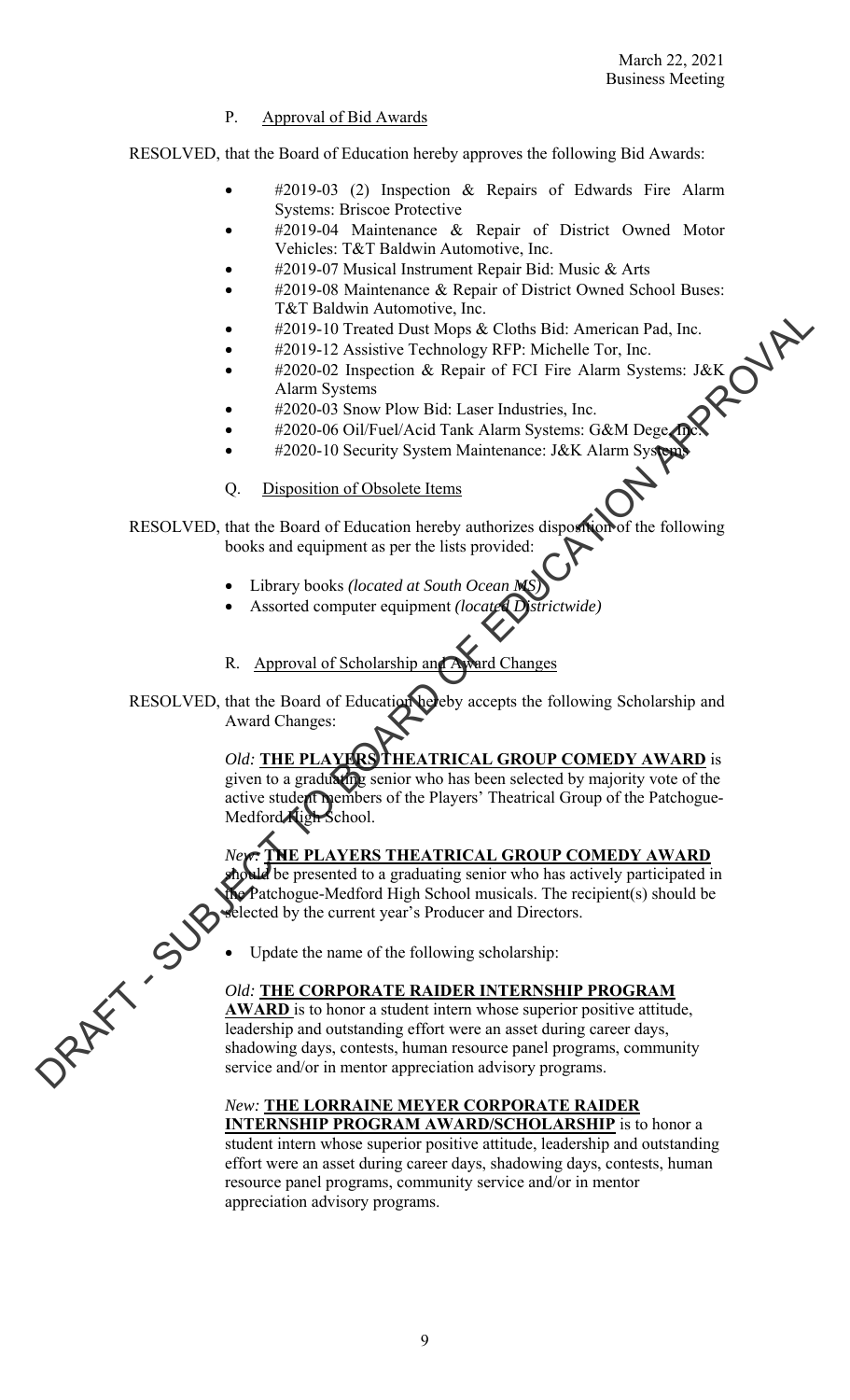S. Approval of Fee Schedule for Summer Recreation and Child Care Programs

## RESOLVED, that the Board of Education hereby approves the following fee schedule for the Summer Recreation and Child Care Program:

|      | <b>Weekly</b><br><b>Tuition</b>                                       | <b>Dates</b>                                 | <b>Half-Day Session</b><br>$(9:00 a.m. - 3:00 p.m.)$                                                                                                             | <b>Full-Day Session</b><br>$(7:15$ a.m. $-6:15$ p.m.)                                   |  |  |  |  |
|------|-----------------------------------------------------------------------|----------------------------------------------|------------------------------------------------------------------------------------------------------------------------------------------------------------------|-----------------------------------------------------------------------------------------|--|--|--|--|
|      |                                                                       |                                              |                                                                                                                                                                  |                                                                                         |  |  |  |  |
|      | Week 1*                                                               | $7/6$ to $7/9$                               | \$301                                                                                                                                                            | \$407                                                                                   |  |  |  |  |
|      | Week 2                                                                | $7/12$ to $7/16$                             | \$301                                                                                                                                                            | \$407                                                                                   |  |  |  |  |
|      | Week 3                                                                | $7/19$ to $7/23$                             | \$301                                                                                                                                                            | \$407                                                                                   |  |  |  |  |
|      | Week 4                                                                | $7/26$ to $7/30$                             | \$301                                                                                                                                                            | S40                                                                                     |  |  |  |  |
|      | Week 5                                                                | $8/2$ to $8/6$                               | \$301                                                                                                                                                            |                                                                                         |  |  |  |  |
|      | Week 6                                                                | 8/9 to 8/13                                  | \$301                                                                                                                                                            | \$407                                                                                   |  |  |  |  |
|      | <b>Full Summer</b>                                                    | $7/6$ to $8/13$                              | \$1,806                                                                                                                                                          | \$2,442                                                                                 |  |  |  |  |
|      | * Closed July 5th                                                     |                                              |                                                                                                                                                                  |                                                                                         |  |  |  |  |
|      |                                                                       |                                              | **Discount for Second child from the same family will be 30% Came as prior yr.)                                                                                  |                                                                                         |  |  |  |  |
|      |                                                                       |                                              |                                                                                                                                                                  | **Discount of 10% will be given for payment in full by June 1, 2021 (same as prior yr.) |  |  |  |  |
|      |                                                                       |                                              |                                                                                                                                                                  | ***Enrichment programs will remain at \$125 plus the cost of materials, and will start  |  |  |  |  |
|      | July 9th and end August 6th.                                          |                                              |                                                                                                                                                                  |                                                                                         |  |  |  |  |
|      | T.                                                                    | Vote and Election                            | Approval of Addition of Proposition to Ballot for Annual Budget                                                                                                  |                                                                                         |  |  |  |  |
|      |                                                                       |                                              | RESOLVED, that, upon the recommendation while Superintendent of Schools, the                                                                                     |                                                                                         |  |  |  |  |
|      |                                                                       |                                              | Board of Education of the Patchogue-Medford Union Free School District                                                                                           |                                                                                         |  |  |  |  |
|      |                                                                       |                                              | hereby authorizes the following proposition to be placed on the ballot at                                                                                        |                                                                                         |  |  |  |  |
|      |                                                                       |                                              | the Annual Budget Vote and Election on May 18, 2021, and for said                                                                                                |                                                                                         |  |  |  |  |
|      |                                                                       |                                              | proposition to be included in the Annual Notice of said Vote and Election:                                                                                       |                                                                                         |  |  |  |  |
|      |                                                                       |                                              | <b>PROPOSITION 2:</b> "Shall the Board of Education of the Patchogue-                                                                                            |                                                                                         |  |  |  |  |
|      |                                                                       |                                              | Medford Union Free School District be authorized to reallocate                                                                                                   |                                                                                         |  |  |  |  |
|      |                                                                       |                                              | \$1,100,000 of unexpended funds previously approved for the purpose of                                                                                           |                                                                                         |  |  |  |  |
|      |                                                                       |                                              | purchasing portable classrooms at Bay Elementary School from the 2019-                                                                                           |                                                                                         |  |  |  |  |
|      | $2020$ school year budget to be used for the purpose of Univent       |                                              |                                                                                                                                                                  |                                                                                         |  |  |  |  |
|      | Replacements at South Ocean Middle School and/or Career and Technical |                                              |                                                                                                                                                                  |                                                                                         |  |  |  |  |
|      | Mication Modifications at Patchogue-Medford High School and costs     |                                              |                                                                                                                                                                  |                                                                                         |  |  |  |  |
|      |                                                                       |                                              | Incidental thereto without incurring any additional charge to the taxpayer                                                                                       |                                                                                         |  |  |  |  |
|      |                                                                       | in the 2021-2022 school year?"               |                                                                                                                                                                  |                                                                                         |  |  |  |  |
|      | U.                                                                    |                                              | <b>Approval of Joint Municipal Bidding Agreement</b>                                                                                                             |                                                                                         |  |  |  |  |
| 2 AX |                                                                       |                                              | WHEREAS, various educational and municipal corporations located within the State of                                                                              |                                                                                         |  |  |  |  |
|      |                                                                       |                                              | New York desire to bid jointly for generally needed services and                                                                                                 |                                                                                         |  |  |  |  |
|      |                                                                       | standardized supply and equipment items; and |                                                                                                                                                                  |                                                                                         |  |  |  |  |
|      |                                                                       |                                              | WHEREAS, the Patchogue-Medford UFSD, an educational/municipal corporation<br>$(homning from the "Dorti dimension"') is decinov of coloativity by partitioning x$ |                                                                                         |  |  |  |  |

WHEREAS, the Patchogue-Medford UFSD, an educational/municipal corporation (hereinafter the "Participant") is desirous of selectively participating with other educational and/or municipal corporations in the State of New York in joint bidding in the areas mentioned above pursuant to General Municipal Law § 119-o and Education Law Section 1950; and

WHEREAS, the Participant is a municipality within the meaning of General Municipal Law § 119-n and is eligible to participate in the Board of Cooperative Educational Services, First Supervisory District of Suffolk County (hereinafter Eastern Suffolk BOCES) Joint Municipal Cooperative Bidding Program (hereinafter the "Program") in the areas mentioned above; and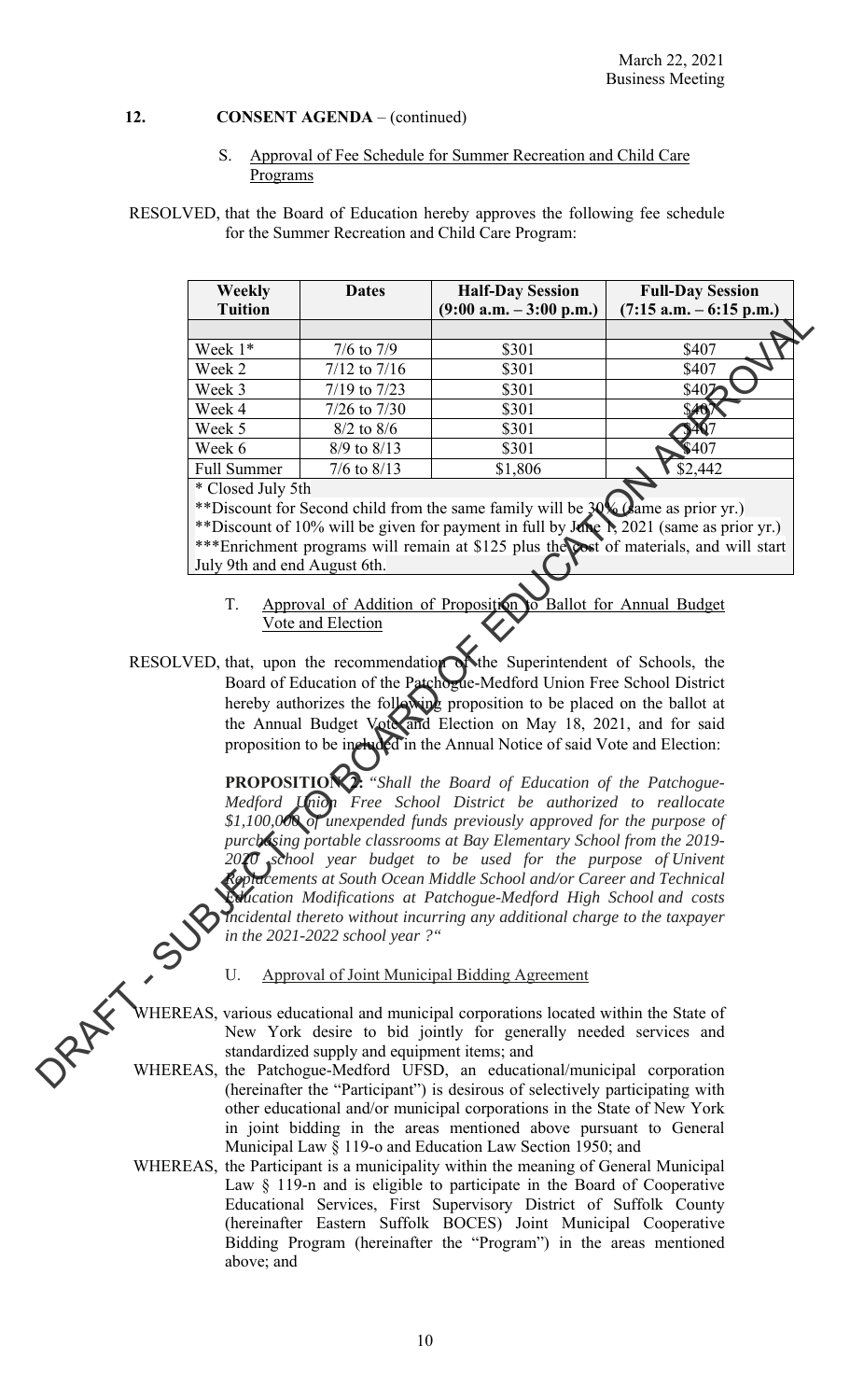- WHEREAS, the Participant acknowledges receipt of the Program description inclusive of Eastern Suffolk BOCES' standard bid packet and the general conditions relating to said Program; and
- WHEREAS, with respect to all activities conducted by the Program, the Participant wishes to delegate to Eastern Suffolk BOCES the responsibility for drafting of bid specifications, advertising for bids, accepting and opening bids, tabulating bids, awarding the bids, and reporting the results to the Participant. Be it
- RESOLVED, that the Participant hereby appoints Eastern Suffolk BOCES to represent it and to act as the lead agent in all matters related to the Program as described above; and Be it further
- RESOLVED, that the Participant hereby authorizes Eastern Suffolk BOCES to place all legal advertisements for any required cooperative bidding in Newsday which is designated as the official newspaper for the Program; and be it further
- RESOLVED, that a Participant Meeting shall be held annually consisting of a representative from each Program Participant. Notice of the meeting shall be given to each representative at least five (5) days prior to such meeting; and be it further
- RESOLVED, that an Advisory Committee will be formed consisting of five to ten representatives of Program Participants for a  $\text{term}$  of three (3) years as authorized by General Municipal Law §119-o.<sup>2</sup>. be it further
- RESOLVED, that this Agreement with the Participant shall be for a term of one (1) year as authorized by General Municipal Law  $N/9$ -o.2.j. be it further
- RESOLVED, that the Participant agrees to pay Eastern Suffolk BOCES an annual fee as determined annually by Eastern Suffolk BOCES to act as the lead agent for the Program.
	- V. Policy Adoption

RESOLVED, that the Board of Education adopts the following policies which were circulated for a first and second reading.



Activities

Appointment to Positions in Operational Unit

Conditional Appointment and Emergency Conditional Appointment of Staff Members Subject to Such Appointments

 5121.1 Screening of New Students for Enrollment in Schools

Equity, Inclusivity, and Diversity in Education

 5141-R Equity, Inclusivity, and Diversity in Education – Regulations

Gender Neutral Restrooms

Indemnification of Board of Education Members in a Legal Matter

RESOLVED, that the Board of Education expressly agrees to confer the benefits and protections of Section 18 of the New York State Public Officers Law and Sections 3811, 3028 and 3023 of the New York State Education Law, and any other applicable section of the Education Law, thereby providing for the indemnification and defense of the Board Members named in connection with the Notice of Claim, FOIL and FOIA Application, and Notice to Preserve Records discussed in executive session; and it is further resolved that the District shall accordingly, indemnify and save harmless such persons, for any costs, attorneys' fees, judgments, damages, settlements, fines, or penalties, provided that the acts or omissions from which the judgment or complaint or claim (etc.) arose or occurred while such persons were acting within the scope of their public employment or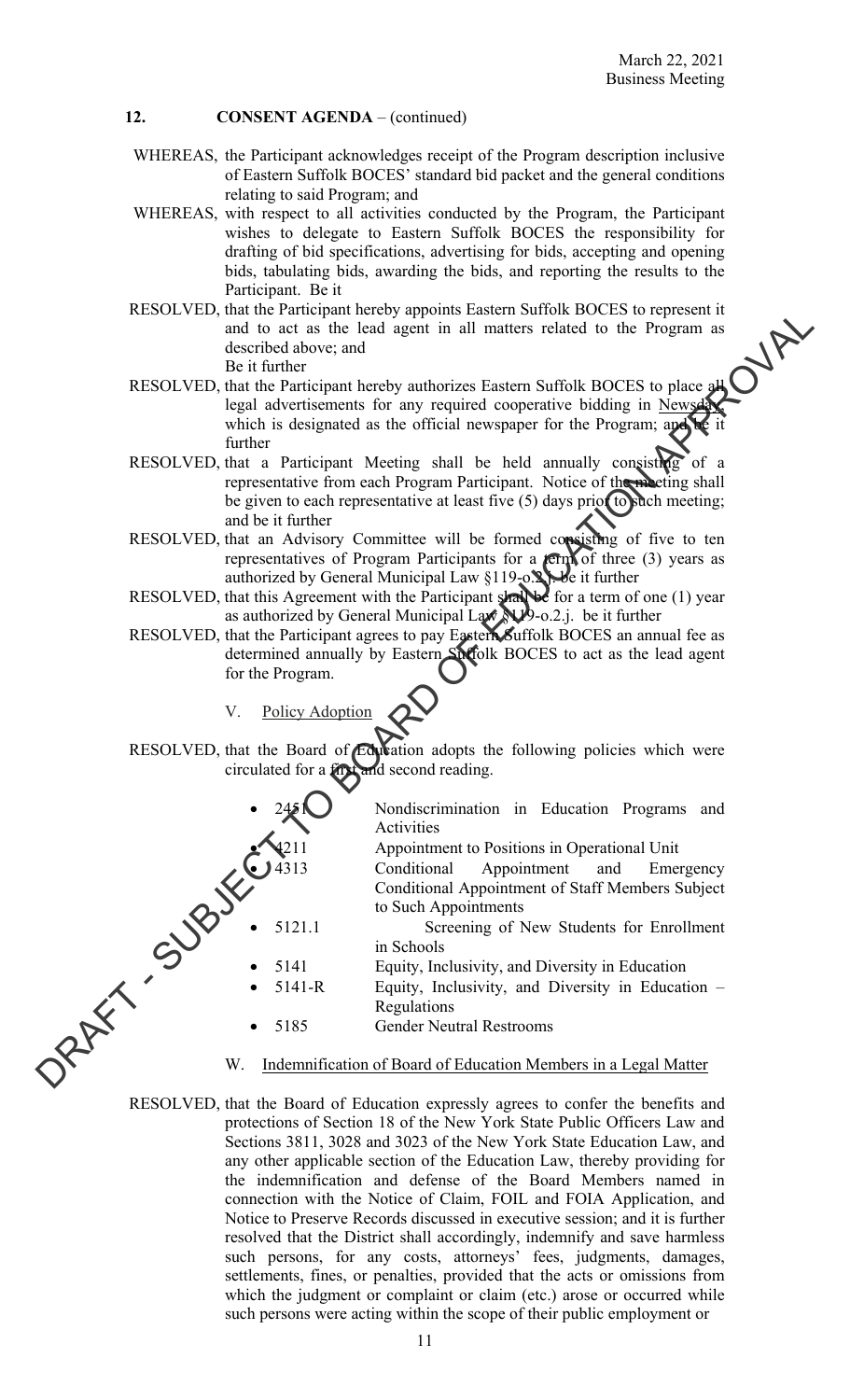duties, and provided further that in the case of a settlement, the duty to indemnify and save harmless shall be conditioned upon the approval of the amount of any such settlement by the Board of Education; and no Certificate of Good Faith or merit shall be required.

**A roll-call vote was taken on the Consent Agenda (Items A through W above)** 

Diana Andrade – Yes<br>
Teresa Baldinucci-Greenberg – Yes<br>
Thomas Donofrio – Yes<br>
Marc Negrin - Yes<br>
Marc Negrin - Yes<br>
The Consent Agenda was approved unanimously.<br>
INFORMATION ITEMS<br>
Policy First Performance of Policy First **Teresa Baldinucci-Greenberg – Yes Bernadette Smith - Absent**  Thomas Donofrio – Yes **Kelli Anne Jennings - Yes Marc Negrin - Yes** 

 **The Consent Agenda was approved unanimously.** 

### **13. INFORMATION ITEMS**

A. Policy First Reading

The following policy will be circulated for a first reading. If there are no changes, the policy will be included on the May 24, 2021 Board of Education agenda: Transportation of the district Connection of the Board of Education<br>
16.<br>
The connect Append vast approved unanimously.<br>
The Connect Agenda vast approved unanimously.<br>
The Connect Agenda vast approved unanimously.<br>
The So

• 6163 School Library Material Selection and Circulation

## **14. SUPERINTENDENT'S REPORT**

Dr. Jones provided a report on her recent activities and timely matters pertaining to the district.

## 15. **DISCUSSION**

The members of the Board or Education discussed the following topics:

- A. Regents Examinations
- B. Advance Placement Examinations
	- **Troposed Medford Casino**

## 16. **COMMITTEE REPORTS**

Board of Education members reported on the Board of Education Committees which they chair.

**17. DEPARTURE OF BOARD MEMBER**<br>Board of Education **MEMBER**<br>meeting Board of Education Member Teresa Baldinucci-Greenberg departed the meeting at 10:09.

### **17. COMMENTS AND QUESTIONS**

The Board responded to questions and comments submitted by the Public.

## **18. BOARD OF EDUCATION COMMENTS**

Members of the Board of Education made comments.